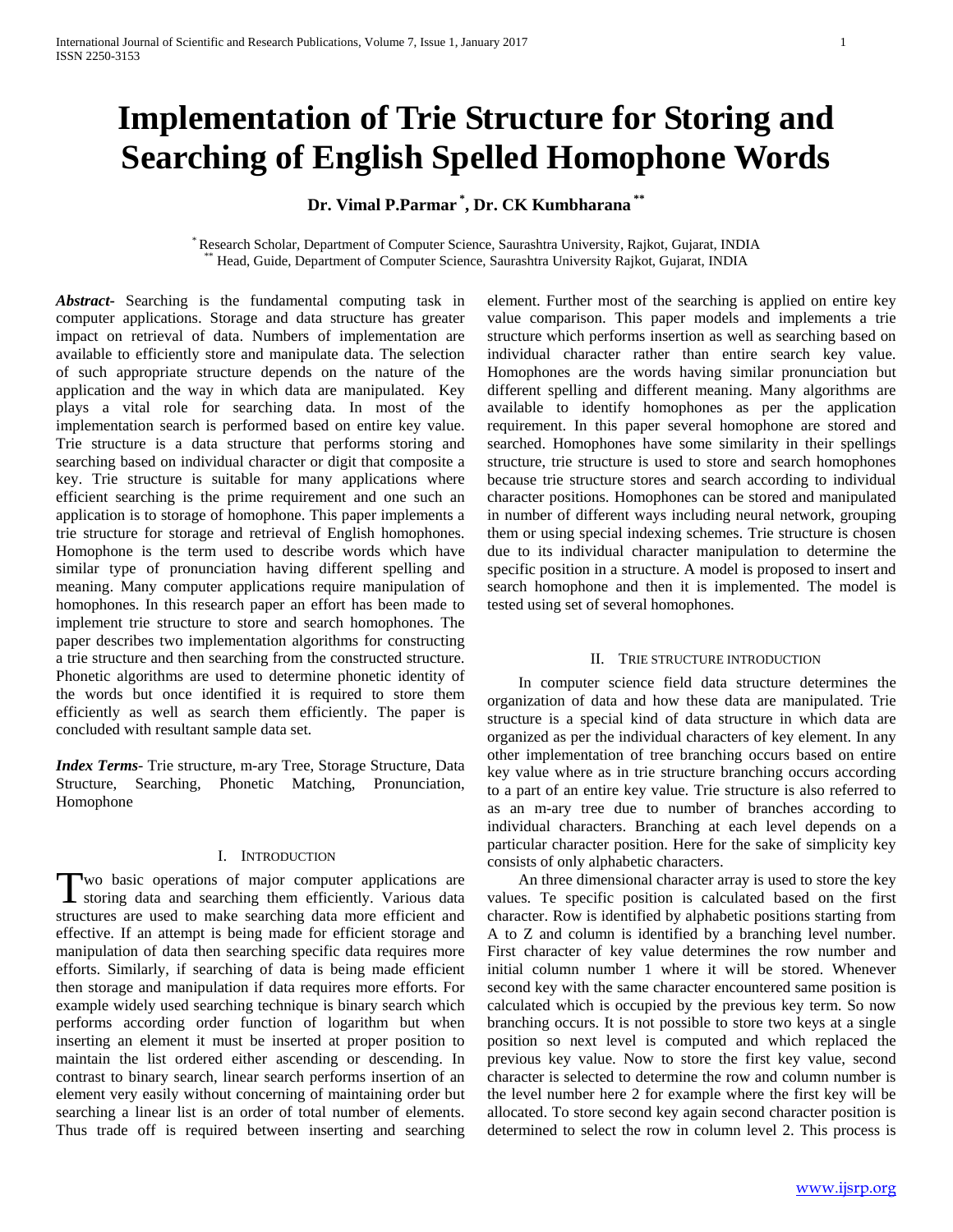repeated for any number of keys with limited to the storage defines for the trie structure. Here the structure is flat and looks like a matrix form but the values stored along with the level number in matrix creates branching for the storage and hence the name m-ary tree. Implementation requires calculating of rows and columns to determine the key position. Once the trie structure is constructed it can be searched in better way with the similar kind of processing. Homophone words are stored and searched using trie structure according to designed model algorithm. This processing will not identify whether the given words re homophones or not but merely stores and searches identified homophones using any of the available algorithms.

#### III. PHONETIC ALGORITHMS

 Many phonetic algorithms are developed to determine phonetic similarity. Few of them are listed below.

#### *Soundex*

 The soundex algorithm was developed by Robert C. Russell and Margaret K. Odell in 1918[2]. The soundex algorithm determines phonetic similarity using four character coded string for the given words. The first character among them represents the first alphabet of the given English word and remaining three characters are digits according to the given word.

#### *Daitch-mokotoff soundex*

 A modified algorithm of original soundex is D-M soundex developed in 1985 by Gary mokotoff and then improved for efficiency by Randy Daitch to compare surnames of Slavic and German languages using the six digit numeric code for the given word $[1,5]$ .

#### *Kolner phonetic*

 This algorithm is similar to that of soundex algorithm but was designed for German words rather than English words[1].

#### *Metaphone, Double metaphone and Metaphone 3*

 Metaphone algorithm was originally developed by Lawrence Phillips in 1990 which determine phonetic similarity using a string of three characters derived from the given word. Then enhanced metaphone algorithm was developed by him to support other languages and was known as the double metaphone. Again next variation of algorithm was designed in 2009 to achieve greater accuracy in identifying homophones.

#### *NYSIIS*

 New York state Identification and Intelligence System in short NYSIIS phonetic algorithms, which was developed in 1970 with higher accuracy than soundex algorithm.

# *Match Rating Approach*

 The match rating Approach MRA is a phonetic identification algorithm concludes using the distance among characters of words and was developed by Western Airlines in 1977 for preparing indices and matching homophonous names[1].

#### *Caverphone*

 The Caverphone phonetic algorithm was developed in 2002 by David Hood at the University of Otago in New Zealand and then was revised in 2004 which was created for the purpose of data matching between late  $19<sup>th</sup>$  century and early  $20<sup>th</sup>$  century electoral rolls to commonly recognize the names[1].

 Any of the algorithms can be used or combining them to determine the phonetic similarity between given words. In this paper homophone words are directly taken which are common English words. These words are used to store as key in a trie structure. Trie structure prepares and organizes data using individual character positions. Homophone have more similarity in their spelling so trie structure is selected to store such homophone.

Construction of model to prepare Trie Structure For Homophones

 A model is prepared to construct trie structure that will hold homophones. Number of data structures exist to store and search efficiently but due to phonetic similarity and hence having some spelling similarity trie structure is selected to store and retrieve homophones.

 Trie structure instead of entire key value search it uses index based on the individual character position to store and retrieve element. Following model represents construction and insertion of homophone in a trie structure.



# **Figure 1 : Construction of Homophone Trie Structure**

 First it is required to have a set of homophones available which is ready to be inserted in a trie structure. To determine the homophones either of the available common phonetic algorithms can be useful. Then data structure is selected to construct and store these homophones. To determine the character position, alphabet character string is required to locate the position of homophone. Once the empty location is found it can be stored otherwise next level is created to store. After the trie structure is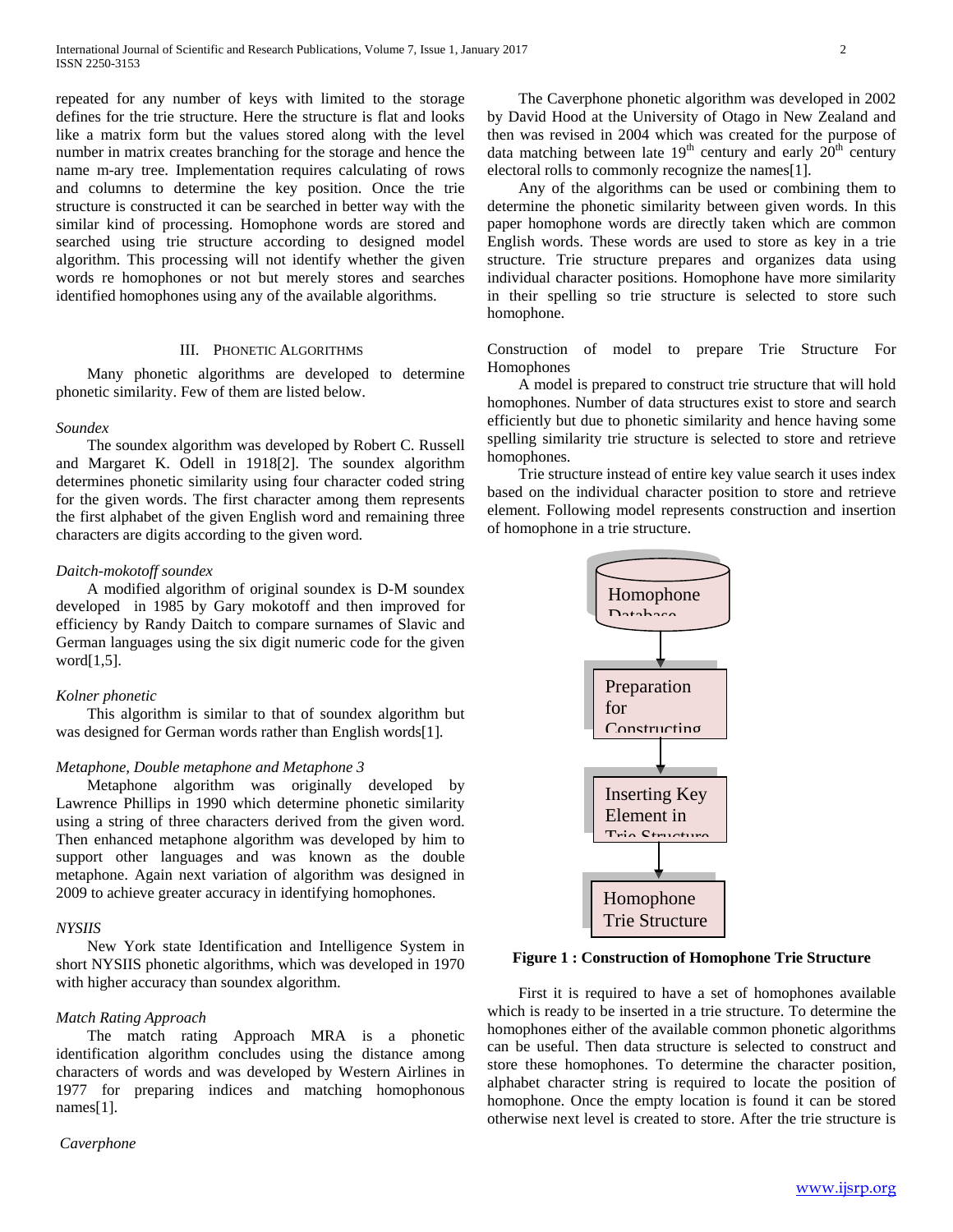created it can be searched using the similar manner. Detailed process is implemented in a following algorithm.

# IV. IMPLEMENTATION OF HOMOPHONE TRIE STRUCTURE

 Following algorithm implement the construction of a trie structure.

 PROCEDURE TRIE\_HOMOHONE (KEY, ROW, COL, TRIE) : This procedure insert KEY in a trie structure TRIE represented using three dimensional character array. ROW and COL represents row and column without any initial value but after successful insertion ROW and COL contains the position where the KEY is inserted and on unsuccessful both of them contain value zero. The detailed algorithm is listed given below which contains some of the housekeeping variables.

```
PROCEDURE TRIE_HOMOPHONE (KEY, ROW, COL, 
TRIE)
BEGIN
S = "ABCDEFGHIJKLMNOPQRSTUVWXYZ"
COL = 1LEN = LENGTH(KEY)
REPEAT FOR K = 1 TO LEN
BEGIN
    ROW = INDEX(S, KEY[K]) IF TRIE[ROW][COL] IS EMPTY THEN
    TRIE[ROW][COL] = KEY RETURN
IF TRIE[ROW][COL] = KEY THEN
     PRINT "DUPLICATE KEY VALUE"
    \text{ROW} = \text{COL} = 0 RETURN
IF INDEX("0123456789", TRIE[R][C][1]) \leq 0 THEN
    COL = TRUE[ROW][COL]ELSE 
    LEVEL = LEVEL + 1TMP = TRIE[ROW][COL] TRIE[ROW][COL] = LEVEL
    COL = LEVELROW = INDEX(S, TMP[K+1]) TRIE[ROW][COL] = TMP
END REPEAT
RETURN
END PROCEDURE
```
 FUNCTION INDEX (S, C) : This function searches the first occurrence of character C in string S consisting of alphabets A to Z and returns the index number if found otherwise zero. For simplicity all the KEY entries are considered as upper case entries.

| <b>FUNCTION INDEX (S, C)</b> |
|------------------------------|
| <b>BEGIN</b>                 |
| $LEN = LENGTH(S)$            |
| REPEAT FOR $I = 1$ TO LEN    |
| <b>BEGIN</b>                 |
| IF $S[I] = C$ THEN           |
| <b>RETURNI</b>               |

| END REPEAT          |  |
|---------------------|--|
| <b>RETURN 0</b>     |  |
| <b>END FUNCTION</b> |  |

 First a variable S is initialized with string of ordered alphabets from A to Z. Initial value of COL is set to 1 means level no 1. Length is calculated and stored in LEN for the given KEY which is to be inserted in a structure. Process begins by using a looping structure from  $K = 1$  to LEN. Initially TRIE is empty.

For example if KEY is "CHECK" then length  $LEN = 5$ . Now  $K = 1$  at first iteration. INDEX is a function returns the index of the specified character if found otherwise zero. If character is 'A' then index is 1, if 'B' then index is '2' and so on if character is 'Z' then index is 26.Index is used to determine the ROW number of the KEY to be placed in a trie structure. So INDEX(S, 'C') will return 3 as index which is assigned to ROW. So now COL  $= 1$  and ROW  $= 3$ . First if tests whether TRIE[ROW][COL] is empty so in this case it will return true and stores  $KEY = "CHECK at position TRIE[3][1].$ 

 Now second homophone "CHEQUE" is inserted KEY = "CHEQUE". Same process is repeated. At first iteration again it will calculate ROW = 3 and COL = 1 because INDEX  $(S, 'C')$ will return 3. But now in this case TRIE[3][1] is not empty because it is occupied by previous KEY "CHECK" . So condition will be failed and it will test second if statement to test whether occupied KEY entry is same as the given current KEY. If so it will print the message of duplicate key and return. Here both the entries are different as stored key is "CHECK" and current KEY to be inserted is "CHEQUE" so condition will become false. Now third if statement will test whether occupied entry contains any digit or not using the function call to INDEX ("0123456789", TRIE[ROW][COL][1]). If digit is found then move to that column using variable COL. But in this case it contains KEY value "CHECK" so now else part will be executed. Initially LEVEL is 0 so due to collision it is increased to next level so now LEVEL  $= 1$ . TMP will hold previous KEY "CHECK" stored at TRIE[ROW][COL] which will be updated with level number LEVEL  $= 1$ . Now COL  $= 1$  and ROW is calculated as  $\text{ROW} = 8$  using function INDEX(S, 'H') where position of character 'H' is 8. Now TRIE[8][1] is assigned a previous key "CHECK". This process is repeated for  $K = 2$  so now ROW = 8 due to INDEX(S, 'H') for new KEY so again  $COL = 1$  and  $ROW = 8$  which is occupied by KEY "CHECK". So again LEVEL is increased to LEVEL  $= 2$  and COL  $= 2$  with  $ROW = 5$  due to the third character 'E' has an index 5. So "CHECK" is moved to TRIE[5][2] and TRIE[8][1] = 2. In next iteration  $K = 3$  due to third character matching tie occurs. So now  $ROW = 5$  and  $COL = 3$  so TRIE[ROW][COL] contains key value "CHECK". Same process is repeated and level is increased by 1 so now LEVEL = 3 so COL = 3 and ROW = 3 due to INDEX (S, 'C') the key "CHECK" is moved too TRIE[3][3] and TRIE[5][2] = 3. Now  $K = 4$  in next iteration so now ROW = 17 due to INDEX(S, 'Q') and COL = 3 which is an empty entry so "CHEQUE" will be stored at location TRIE[17][3]. This process is repeated for all the entries of all the homophones.

 Searching model of key element from homophone trie structure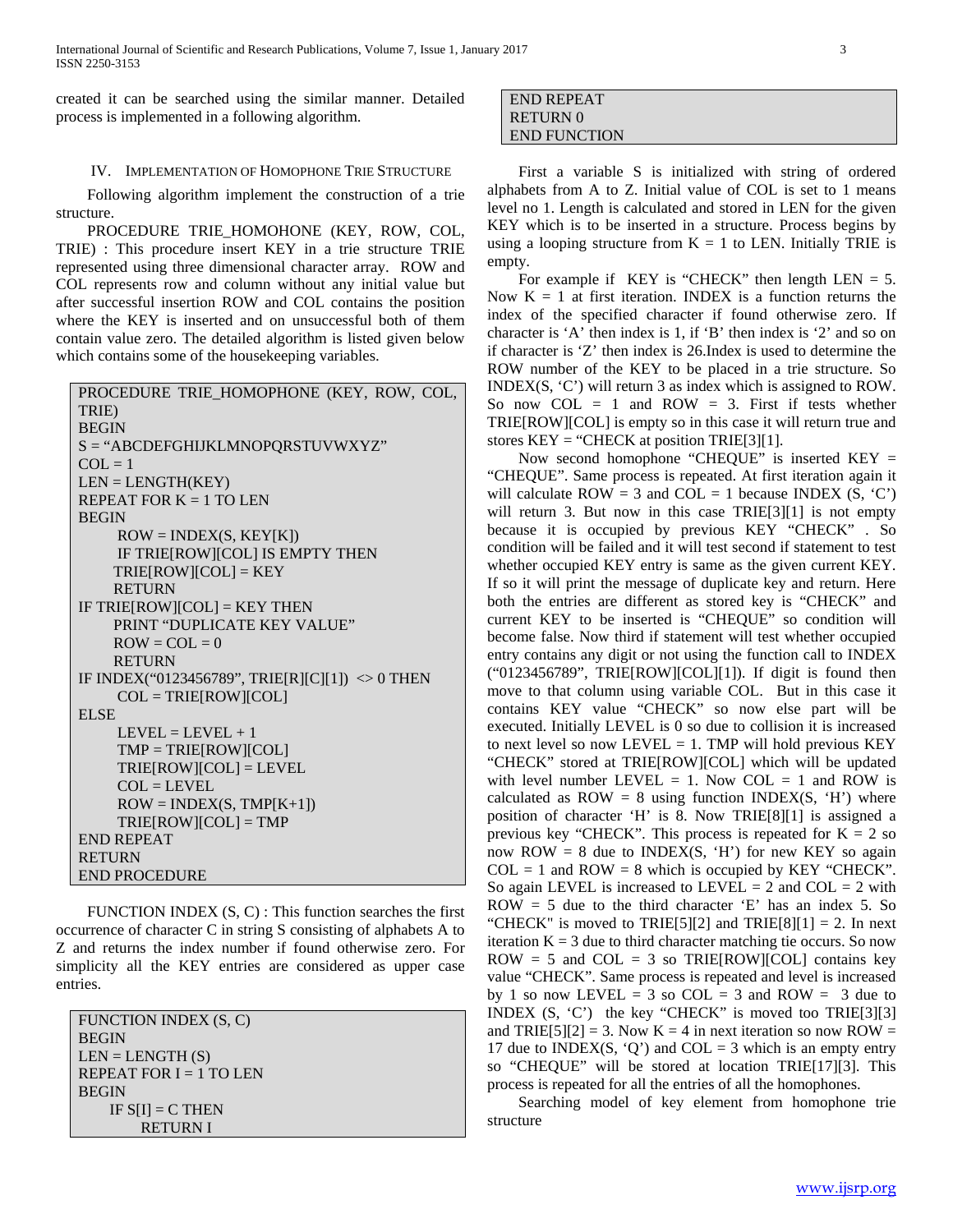Once the trie structure is constructed it can be searched for a given key homophone. Following model depicts the process of searching from trie structure.



**Figure 2: Searching key from Homophone Trie Structure**

 To search key element from a constructed trie structure it follows the similar process as of insertion procedure. It tries to search an element from level 1 that is  $COL = 1$  and  $ROW =$ Index of first character and if an occupied entry is KEY element then search process is over with success and if number found search moves to next level and continues the process until an element is found or failed due to not found. The detailed searching process is listed in the following algorithm.

# V. IMPLEMENTATION OF SEARCHING KEY HOMOPHONE FROM TRIE STRUCTURE

 Following algorithm implements the searching key element from homophone trie structure.

 PROCEDURE TRIE\_SEARCH (KEY, ROW, COL, TRIE) This procedure searches given KEY from trie structure TRIE and if KEY is found then sets ROW and COL accordingly otherwise it assigns 0 to both meaning element is not found. This procedure also uses the alphabet array from A to Z to determine the ROW and uses the described INDEX function.

| PROCEDURE TRIE (KEY, ROW, COL, TRIE) |  |  |  |  |  |  |  |
|--------------------------------------|--|--|--|--|--|--|--|
| <b>BEGIN</b>                         |  |  |  |  |  |  |  |
| $S = "ABCDEFGHIJKLMNOPQRSTUVWXYZ"$   |  |  |  |  |  |  |  |
| $LEN = LENGTH (KEY)$                 |  |  |  |  |  |  |  |
| $COL = 1$                            |  |  |  |  |  |  |  |
| REPEAT FOR $K = 1$ TO LEN            |  |  |  |  |  |  |  |
| <b>BEGIN</b>                         |  |  |  |  |  |  |  |
| $ROW = INDEX(S, KEY[K])$             |  |  |  |  |  |  |  |
| WHILE TRIE[ROW][COL] IS NOT EMPTY    |  |  |  |  |  |  |  |
| <b>BEGIN</b>                         |  |  |  |  |  |  |  |
| IF TRIE[ROW][COL] = $KEY$ THEN       |  |  |  |  |  |  |  |
| <b>RETURN</b>                        |  |  |  |  |  |  |  |
| ("0123456789"<br>IF<br><b>INDEX</b>  |  |  |  |  |  |  |  |

| $TRIE[ROW][COL][1]) = 0 THEN$ |
|-------------------------------|
| $ROW = COL = 0$               |
| PRINT "UNEXPECTED KEY"        |
| <b>RETURN</b>                 |
| EL SE                         |
| $COL = TRUE$ [ROW][ $COL$ ]   |
| <b>END WHILE</b>              |
| END REPEAT                    |
| $ROW = COL = 0$               |
| <b>RETURN</b>                 |
|                               |

END PROCEDURE

 This procedure searches given KEY element starting with first column  $COL = 1$  and first character's index ROW. Then it repeats until TRIE[ROW][COL] is not empty. First it tests whether it contains KEY and if it is then returns indicating KEY is found at ROW and COL. If it is not found at that position it will test whether entry at TRIE[ROW][COL] contains any digit means move to next level that is next column which is stored at TRIE[ROW][COL] and which is the ELSE part of the second IF. If it does not contain digit means it is occupied by some other entry and returns failure by printing message and setting ROW =  $COL = 0$  as in IF statement. This process is repeated until conclusion is found.

 For example consider the same example as given in insertion. If KEY = "CHECK" then searching starts from ROW  $= 3$  and COL  $= 1$  where level number 1 is stored. It is digit so  $COL = 1$  and  $ROW = 8$  due to second character 'H'. Now TRIE[8][1] contains next level number 2 so now  $COL = 2$  and ROW = 5 as third character is 'E'. Now TRIE[5][2] will be tested which contains level 3 so COL = 3 and ROW = 3 as  $4<sup>th</sup>$ character in KEY is 'C'. So now TRIE[3][3] is tested with KEY. Now match is found so search process is terminated with  $ROW =$ 3 and  $COL = 3$ . In each of the above steps while loop terminates when an empty entry is found and search begins from next character by selecting ROW as index number of next character. If all the characters are scanned and no element is found then at last it display the message KEY not found and terminates the search procedure by assigning zero to ROW and COL.

#### VI. SAMPLE DATA TEST, RESULT AND STORAGE

 The entire process of insertion and searching homophone is tested with sample data set and accordingly found how the data is stored in a trie structure. Following figure represents how 20 homophones are organized in a trie structure using implantation of entire process described in algorithm. Following list of homophones are tested and where actually they are located is depicted in the following trie structure.

| 1.<br>2.<br>3.<br>4.<br>5.<br>б.<br>$7_{\scriptscriptstyle{\ddots}}$<br>8. | <b>CHEQUE</b><br><b>CHECK</b><br><b>SINE</b><br><b>SIGN</b><br><b>PIECE</b><br><b>PEACE</b><br><b>FOUR</b><br><b>FOR</b> |
|----------------------------------------------------------------------------|--------------------------------------------------------------------------------------------------------------------------|
| 9.                                                                         | <b>SHE</b>                                                                                                               |
|                                                                            |                                                                                                                          |